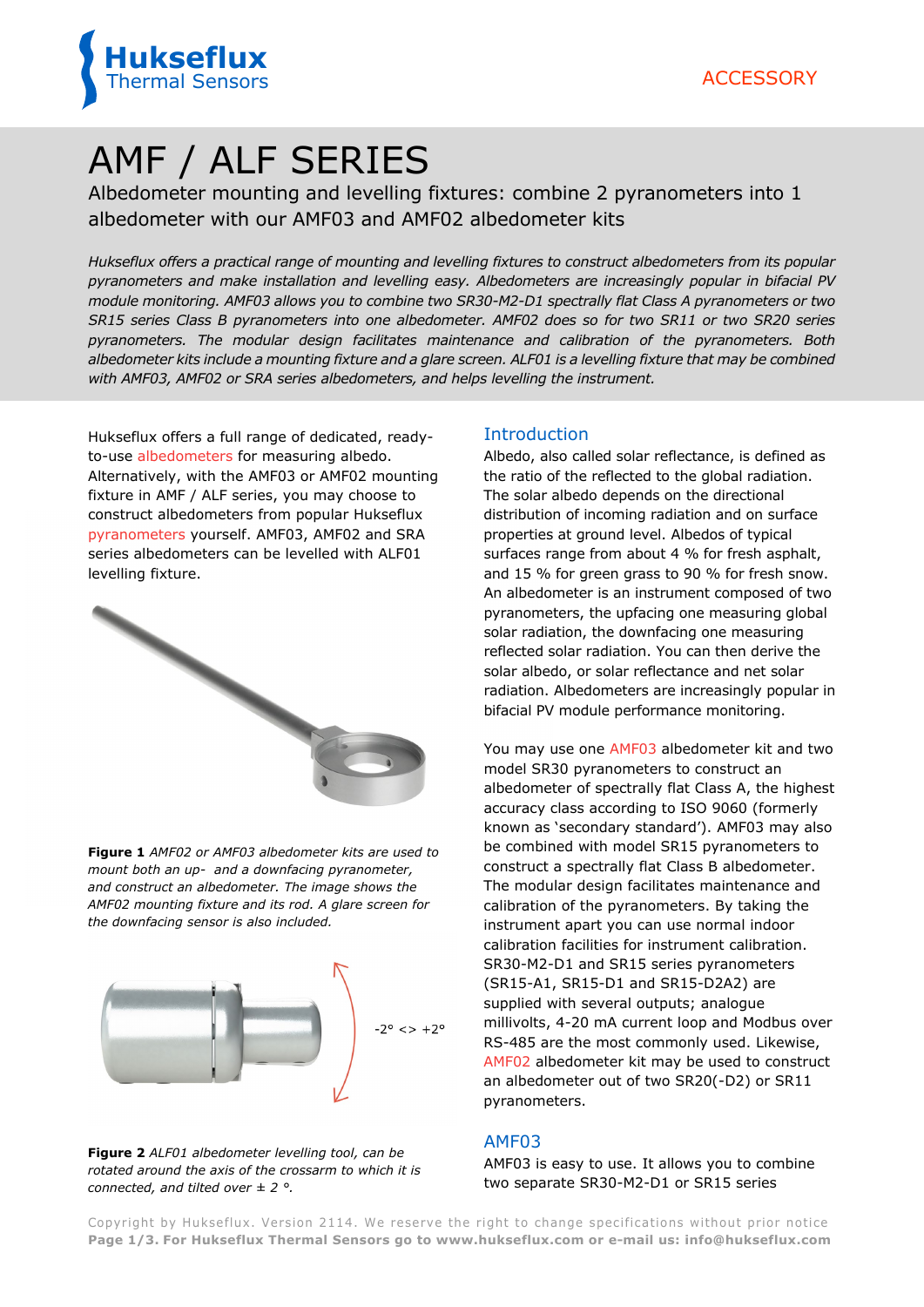

pyranometers, creating one [SRA30-M2-D1](https://www.hukseflux.com/products/solar-radiation-sensors/albedometers/sra30-d1-albedometer) or [SRA15 series](https://www.hukseflux.com/products/solar-radiation-sensors/albedometers/sra15-series-albedometer) albedometer. All you need are two suitable pyranometers and the AMF03 kit. Mounting instructions and a set of hex keys are delivered with AMF03. AMF03 also includes a glare screen. A glare screen is a metal ring, mounted on the downfacing sensor. At solar elevations of  $< 5^\circ$ , when the sun is just above the horizon, the glare screen prevents that direct solar radiation is measured by the downfacing sensor. This is important, because it would lead to unrealistic albedo measurements. Modern data quality assurance can also attain the data quality by calculating solar elevation and rejecting any data at solar elevations below a certain value, for example  $< 10$  °.

## AMF02

[AMF02](https://www.hukseflux.com/products/solar-radiation-sensors/albedometers/amf02-mounting-fixture) is easy to use as well. It allows you to combine two separate SR11 or SR20(-D2) pyranometers into one albedometer. Mounting instructions and a set of hex keys are delivered with AMF02. AMF02 also includes a glare screen.

## ALF01

[ALF01](https://www.hukseflux.com/products/solar-radiation-sensors/albedometers/alf01-levelling-fixture) is a levelling tool that can be used with AMF02, AMF03 or SRA series albedometers such as SRA20 to easily level the instrument. ALF01 is mounted on a 1 inch outer diameter crossarm, and can be rotated around the tube axis for 360 ° as well as tilted over  $\pm$  2 °.

# **Standards**

Applicable instrument-classification standards are ISO 9060 and WMO-No. 8. Calibration is according to ISO 9847 and ASTM G207-11.



## AMF / ALF series specifications

|                    | AMF03 and AMF02                                                                                                                  |                                                                           |
|--------------------|----------------------------------------------------------------------------------------------------------------------------------|---------------------------------------------------------------------------|
| Purpose            |                                                                                                                                  | construction of an<br>albedometer when<br>combined with 2<br>pyranometers |
| Rod diameter       |                                                                                                                                  | $15 \times 10^{-3}$ m                                                     |
|                    | Albedometer                                                                                                                      |                                                                           |
| Measurand          |                                                                                                                                  | global solar radiation<br>and reflected solar<br>radiation                |
| Optional measurand |                                                                                                                                  | albedo or solar<br>reflectance                                            |
| Optional measurand |                                                                                                                                  | net solar radiation                                                       |
| AMF03              |                                                                                                                                  |                                                                           |
|                    | Instrument compatibility                                                                                                         | SR30-M2-D1, SR15<br>series (SR15-A1,<br>SR15-D1, SR15-<br>D2A2)           |
|                    | Included in AMF03:                                                                                                               |                                                                           |
|                    | $(1 x)$ glare screen<br>$(1 x)$ AMF03 fixture with rod                                                                           |                                                                           |
|                    | $(1 x)$ conical positioner<br>(2 x) M5x12 socket head cap screw<br>$(1 x)$ M6x8 socket head cap screw<br>$(2 x)$ M8x12 set screw |                                                                           |
|                    | $(1 x)$ mounting and fixation instruction sheet                                                                                  |                                                                           |
|                    |                                                                                                                                  |                                                                           |

### AMF02

Instrument compatibility SR20, SR20-D2, SR11 Included in AMF02:

- (1 x) glare screen
- (1 x) AMF02 fixture with rod
- $(2 x)$  o-ring
- (1 x) conical positioner
- (2 x) plug
- (2 x) M5x12 socket head cap screw
- (1 x) M6x10 socket head cap screw
- (2 x) M6x12 set screw
- (1 x) mounting and fixation instruction sheet

### ALF01

Instrument compatibility **AMF02, AMF03** and

SRA series

Tilt angle adjustment range  $\pm 2$  ° Rotation angle adjustment range 360 ° Required Crossarm outer diameter 1 inch



#### **Figure 3** *clear instructions are included with AMF series*

**Figure 4** *ALF01 allows levelling when mounting an albedometer rod onto a crossarm* 

Copyright by Hukseflux. Version 2114. We reserve the right to change specifications without prior notice **Page 2/3. For Hukseflux Thermal Sensors go t[o www.hukseflux.com](http://www.hukseflux.com/) or e-mail us: [info@hukseflux.com](mailto:info@hukseflux.com?subject=brochure)**